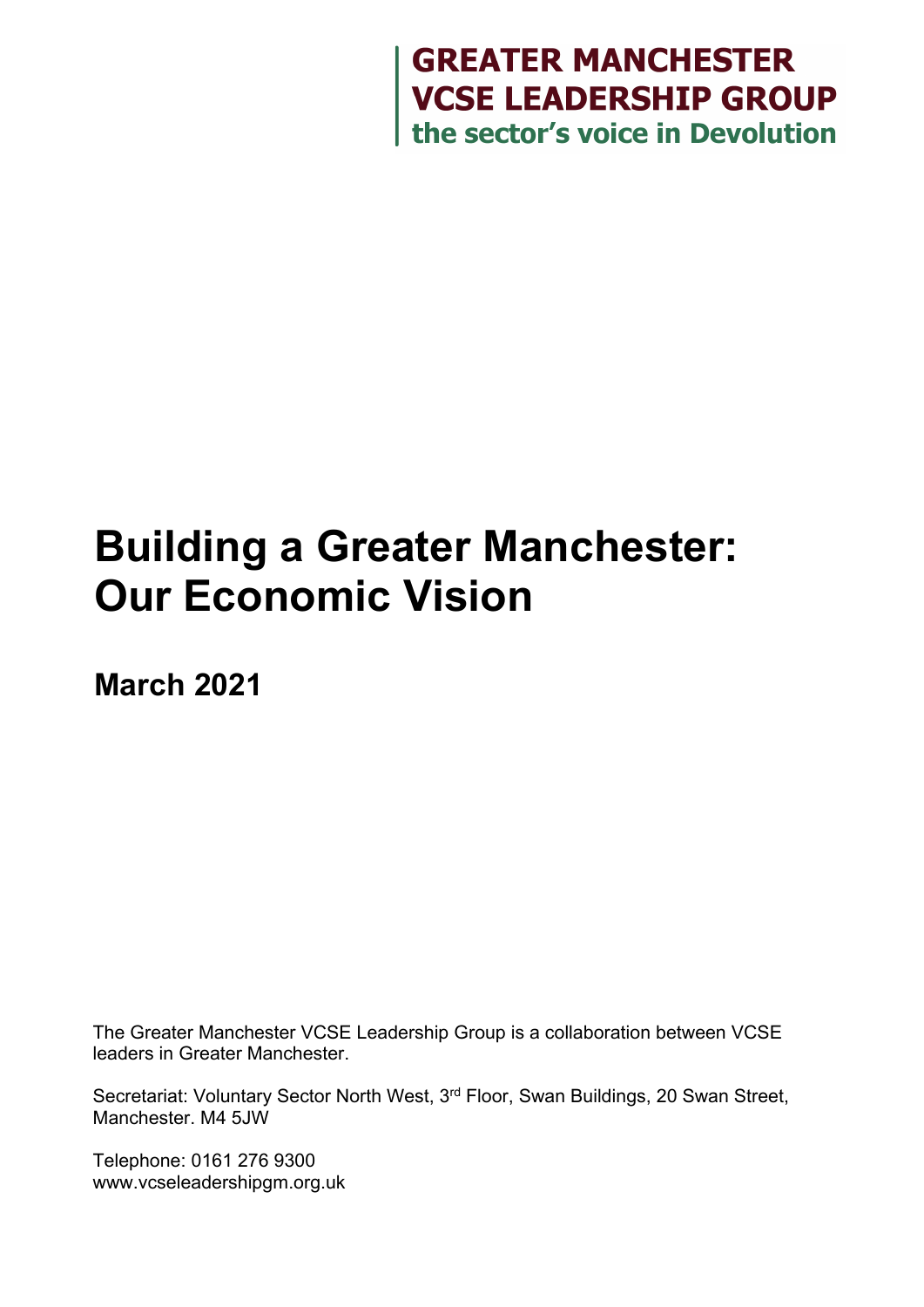#### **Introduction**

The economy is a product of design. Every policy and funding decision should lead us to the future we want: a just and compassionate society where every one of us can thrive. As we rebuild, let us redesign our economy and systems so that they work for all of us.

This is a time when change is possible, necessary and desirable to build a more democratic and sustainable economy. It is a moment to reflect on the kind of world we want to build as we move ahead. We have seen how deeply we all need each other, and how our current set-up fails to meet the needs of too many of us. We have seen the positive role that many local businesses play beyond simply delivering goods and services and making profit. We have seen that effective government plays a vital role - and also that delayed or uncoordinated action can have grave consequences.

The GM VCSE Leadership Group hopes that this paper serves as a prompt for conversations with people in the statutory, private and VCSE sectors, and also with local people and communities.

#### **Challenges and opportunities**

Right now, our economy is built around profit rather than enabling everyone to lead a meaningful and fulfilling life. We need an inclusive economy that works in the interests of the whole of society and the environment, rather than in the interests of extractive corporations.

The COVID-19 situation has not created any of these challenges. It has simply exposed the inequalities between communities that were already there.

Fundamentally, this reflects deep and distinct economic inequalities. The economy of Greater Manchester remains:

- unequal with the fruits of growth going mainly to already wealthy people
- insecure with many people without a secure livelihood and/or dependent on debt
- unsustainable contributing to the destruction of ecological systems on which we all depend

Now is the time to correct past weaknesses and focus on tackling long-term economic inequality through participation and empowerment of citizens and communities, organising our work and time (paid and unpaid), and sustaining ecological systems.

We know much of what is possible. As well as from its own radical history (especially in the 19<sup>th</sup> century), Greater Manchester can learn from progressive approaches elsewhere in the world, such as in Barcelona (Catalunya), Medellín (Colombia) and Seoul (South Korea). Such places have shown the need for, and value of, experimentation with alternative economic approaches and structures, in contrast to the risk of simply maintaining traditional ones.

There is already much power and potential in Greater Manchester to create a better, fairer, greener economy and society, beyond social value and corporate social responsibility, including through purchasing and investment power.

#### **A new, inclusive economy**

A good society makes it possible for everyone to lead a meaningful and fulfilling life, in a healthy natural environment. Yet, our society is currently focused on profit and 'shareholder value', and people are forced to chase money rather than happiness and well-being. The laws and policies that we make lay down tracks that determine where the economy takes people. Right now, our economy is built around profit and 'shareholder value', rather than being built to get people to their true needs, but we can choose otherwise.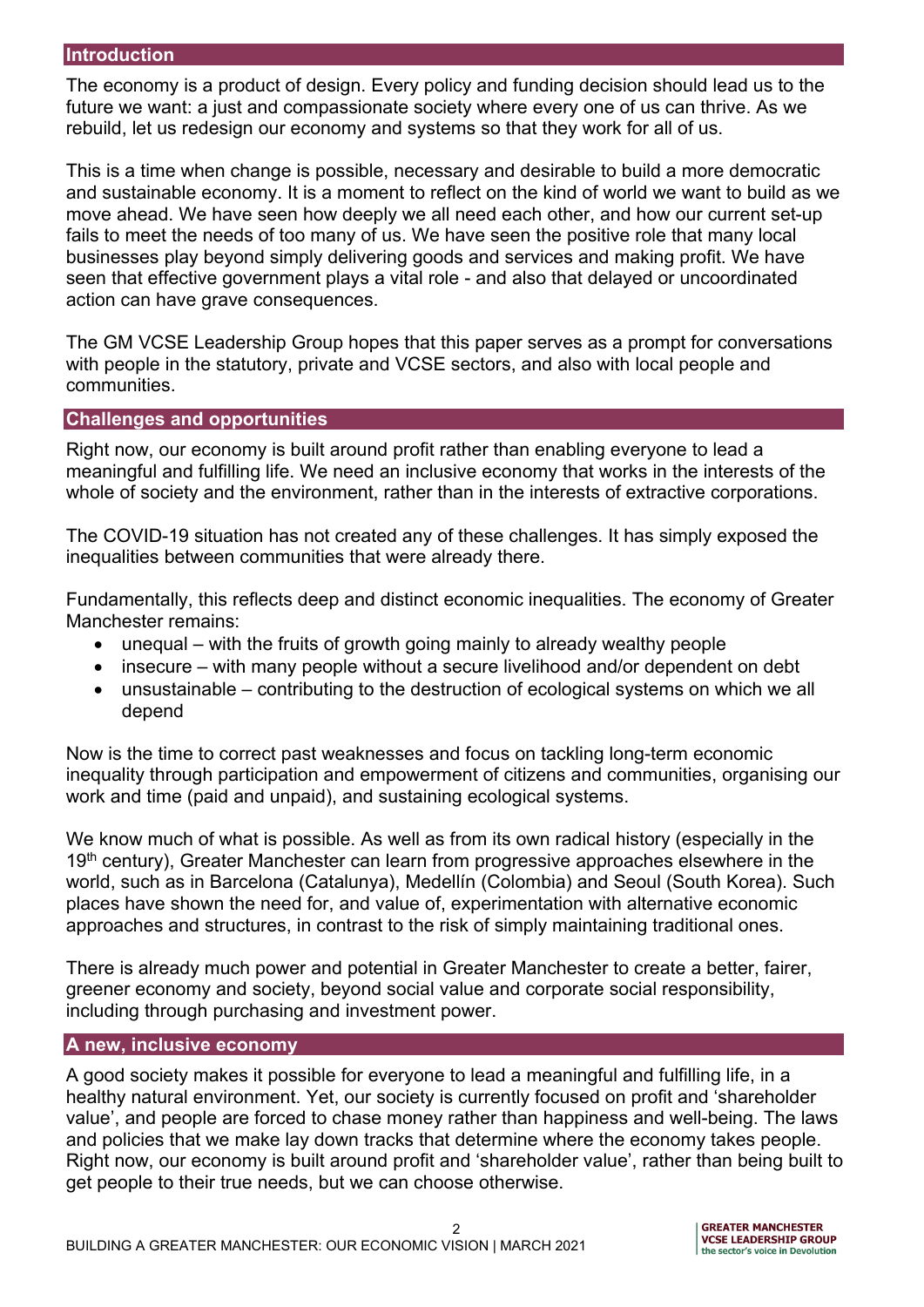There is a real chance for a new, inclusive economy, based on these core values:

- Equality and human dignity: we all have equal worth and an equal right to a good life *equality, equity*
- Solidarity and community: we depend on each other, and are not just isolated individuals - *democracy, solidarity*
- Autonomy and liberation: giving people genuine freedom to fulfil their potential and live the lives they choose - *self-help, self-responsibility*
- Stewardship of environment: protecting health of the world we're part of and for future generations

Such an inclusive economy would:

- Recognise that inclusion is important in its own right
- Challenge business models that create inequality
- Distribute existing prosperity, not just better distribution of future growth
- Focus on the demand side of the labour market

## **What this means in practice**

Critically, we need greater engagement of and co-design with citizens and communities in economic matters. Once, there was considerable economic ownership and control by citizens and communities (such as through mutual and co-operative structures). Now, almost all economic development is restricted to and held by professionals and agencies.

Economically, we need greater social ownership of wealth, land and assets by communities. This can be done by enabling more local, mutually owned businesses, digital co-operatives, and mutual credit, especially in relation to activities that provide the essential goods and services for everyday life, such as utilities, care, food production, housing, education, leisure and culture. These would benefit from new forms of investment, perhaps by regional banks and solidarity funds, as in Germany and France.

Environmentally, a different economy in Greater Manchester would embrace a Green New Deal: a programme to transform the economy and to secure both a fairer society and a safe climate. This means, action to decarbonise the economy that creates well-paid, secure jobs and, to enable greater democratic participation and common ownership of wealth and capital. It requires investment to facilitate behaviour change by everyone.

Socially, a different economy in Greater Manchester would give much stronger recognition to both social and mission-led businesses (which together already form at least 20% of the economy), and explicit investment in social innovation. There would also be an active programme for digital inclusion, and encouragement of economic activity by parts of the population who are disadvantaged or marginalised.

## **What is the contribution of the social economy?**

The social economy includes a rich diversity of enterprises and organisations whose primary focus is social or environmental aims, rather than profit for owners or investors. These include social enterprises, co-operatives, mutuals, associations, mission-led businesses<sup>[1](#page-2-0)</sup> and many organisations with a charitable purpose. Together with ethical enterprises (such as Timpson's and B Corporations), they form a significant part of the economy and can both strengthen the local economy and play a key role in the future of Greater Manchester through: leading social innovation; leading on social value; using data and intelligence to lead by example; and levering in social investment.

<span id="page-2-0"></span><sup>&</sup>lt;sup>1</sup> Mission-led businesses are socially or environmentally-oriented small and medium enterprises (SMES) – that is, SMEs that have social and/or environmental goals, but do not use surplus or profit chiefly to further these goals.